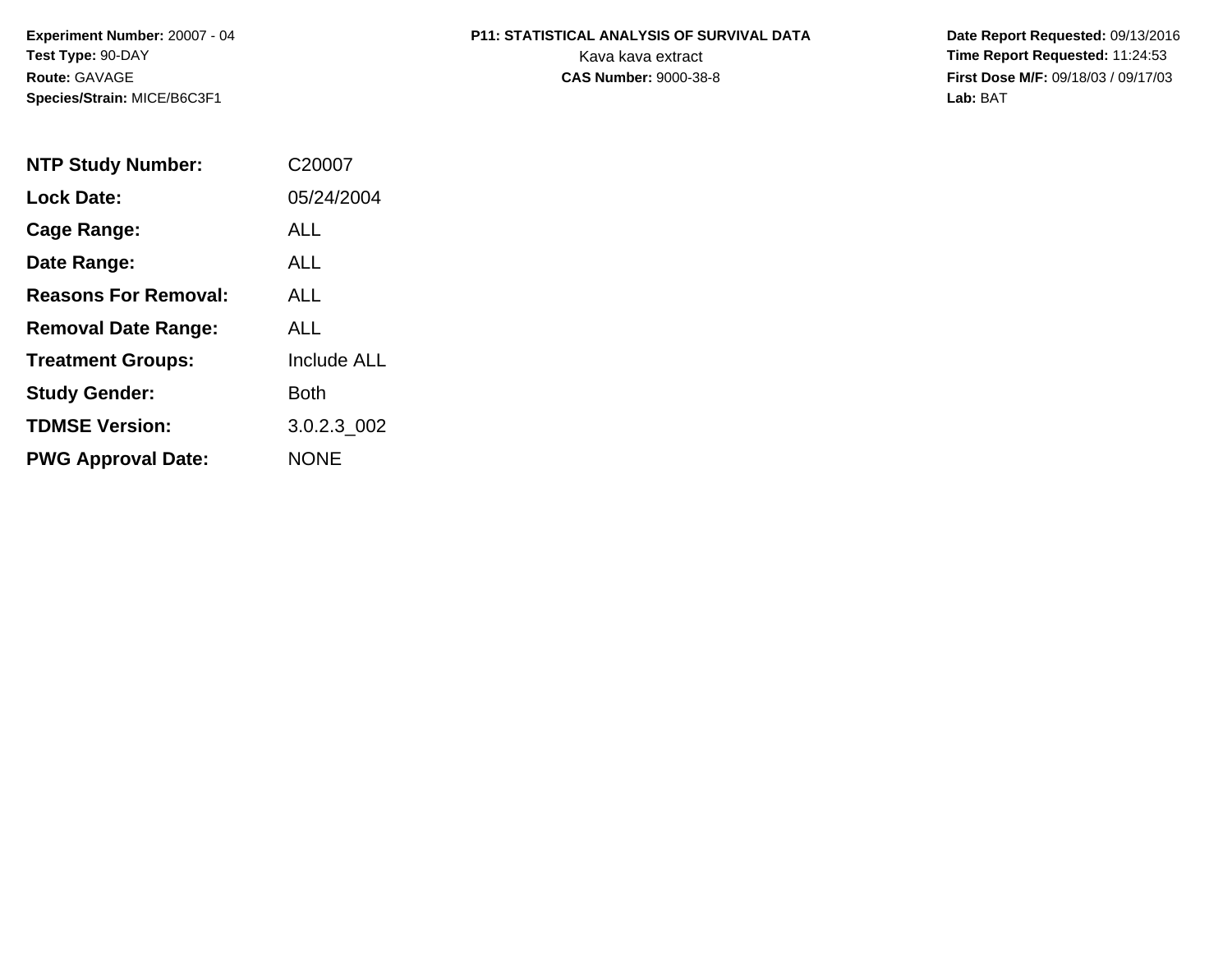**Date Report Requested:** 09/13/2016 Kava kava extract **Time Report Requested:** 11:24:53<br>**CAS Number:** 9000-38-8 **Time Report Requested:** 11:24:53 **First Dose M/F:** 09/18/03 / 09/17/03<br>Lab: BAT **Lab:** BAT

### **MALE MICE**

FIRST TERMINAL SACRIFICE AT **93** DAYS

INDIVIDUAL SURVIVAL TIMES (DAYS)

| $DOSE = 0$ G/KG            |                     |                   |                    |
|----------------------------|---------------------|-------------------|--------------------|
| <b>TOTAL 10</b>            | UNCENSORED DEATHS 0 | CENSORED DEATHS 0 | <b>TERMINAL 10</b> |
| UNCENSORED DEATH DAYS      |                     |                   |                    |
| None                       |                     |                   |                    |
| <b>CENSORED DEATH DAYS</b> |                     |                   |                    |
| None                       |                     |                   |                    |
| $DOSE = 0.125$ G/KG        |                     |                   |                    |
| <b>TOTAL 10</b>            | UNCENSORED DEATHS 0 | CENSORED DEATHS 0 | <b>TERMINAL 10</b> |
| UNCENSORED DEATH DAYS      |                     |                   |                    |
| None                       |                     |                   |                    |
| <b>CENSORED DEATH DAYS</b> |                     |                   |                    |
| None                       |                     |                   |                    |
| $DOSE = 0.25$ G/KG         |                     |                   |                    |
| <b>TOTAL 10</b>            | UNCENSORED DEATHS 0 | CENSORED DEATHS 0 | <b>TERMINAL 10</b> |
| UNCENSORED DEATH DAYS      |                     |                   |                    |
| None                       |                     |                   |                    |
| <b>CENSORED DEATH DAYS</b> |                     |                   |                    |
| None                       |                     |                   |                    |
| $DOSE = 0.5$ G/KG          |                     |                   |                    |
| <b>TOTAL 10</b>            | UNCENSORED DEATHS 0 | CENSORED DEATHS 0 | <b>TERMINAL 10</b> |
| UNCENSORED DEATH DAYS      |                     |                   |                    |
| None                       |                     |                   |                    |
| <b>CENSORED DEATH DAYS</b> |                     |                   |                    |
| None                       |                     |                   |                    |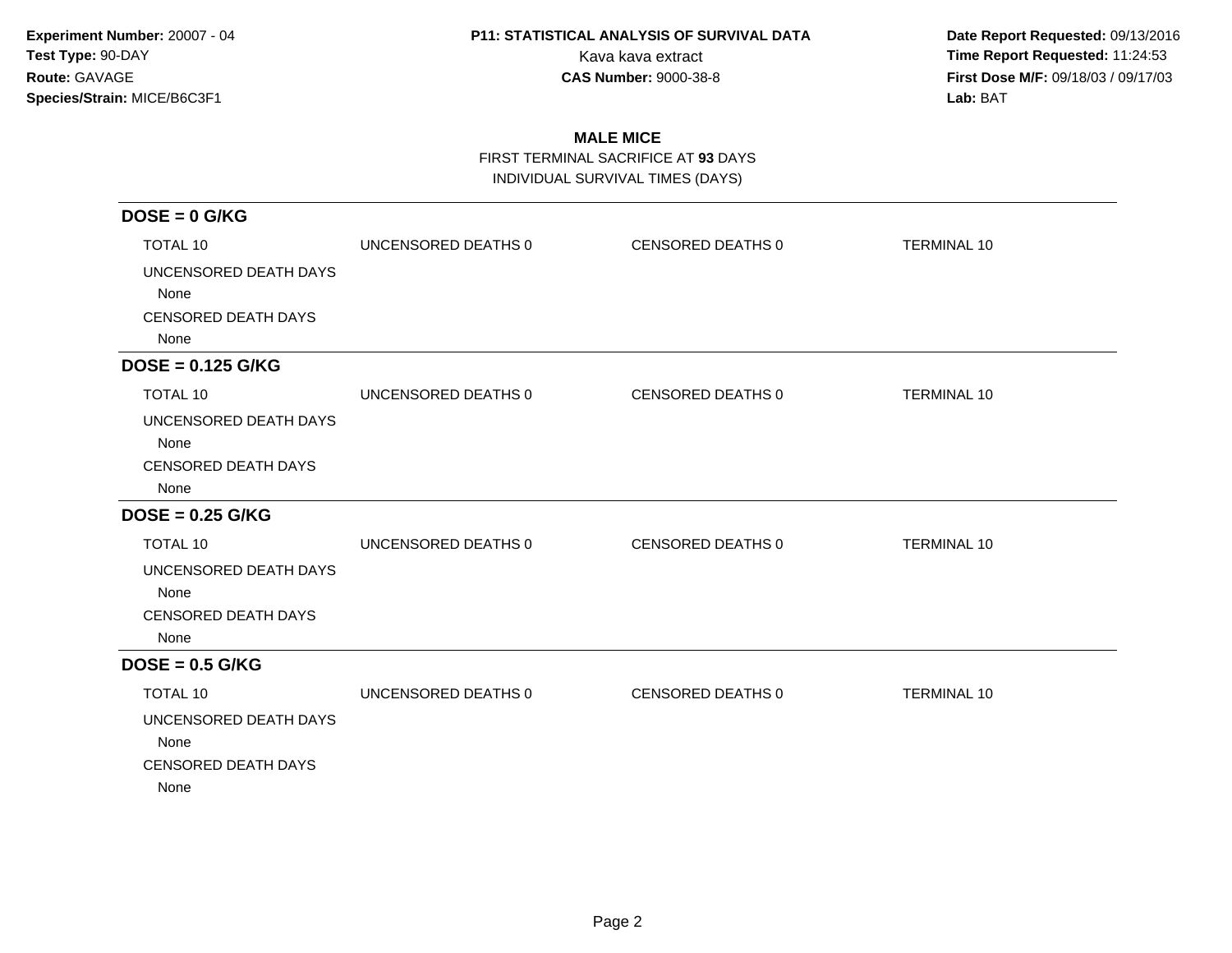**Date Report Requested:** 09/13/2016 Kava kava extract **Time Report Requested:** 11:24:53<br>**CAS Number:** 9000-38-8 **Time Report Requested:** 11:24:53 **First Dose M/F:** 09/18/03 / 09/17/03<br>Lab: BAT **Lab:** BAT

### **MALE MICE**

 FIRST TERMINAL SACRIFICE AT **93** DAYSINDIVIDUAL SURVIVAL TIMES (DAYS)

| $DOSE = 1.0$ G/KG             |                     |                   |                    |
|-------------------------------|---------------------|-------------------|--------------------|
| TOTAL 10                      | UNCENSORED DEATHS 0 | CENSORED DEATHS 0 | <b>TERMINAL 10</b> |
| UNCENSORED DEATH DAYS<br>None |                     |                   |                    |
| <b>CENSORED DEATH DAYS</b>    |                     |                   |                    |
| None                          |                     |                   |                    |
| $DOSE = 2.0$ G/KG             |                     |                   |                    |
| TOTAL 10                      | UNCENSORED DEATHS 4 | CENSORED DEATHS 0 | <b>TERMINAL 6</b>  |
| UNCENSORED DEATH DAYS         |                     |                   |                    |
| $\overline{2}$<br>3<br>3      | 6                   |                   |                    |
| <b>CENSORED DEATH DAYS</b>    |                     |                   |                    |
| None                          |                     |                   |                    |
|                               |                     |                   |                    |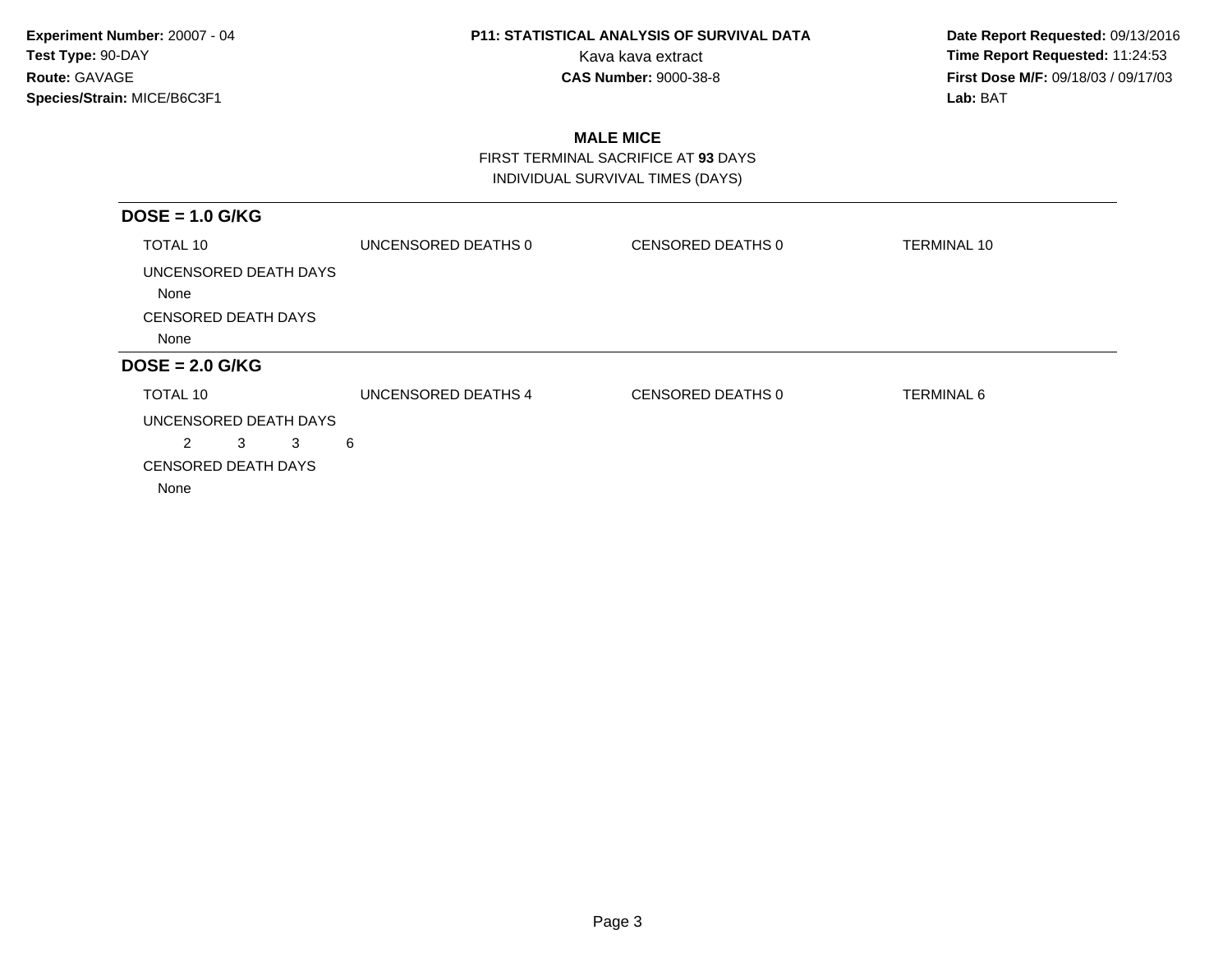**Experiment Number:** 20007 - 04**Test Type:** 90-DAY**Route:** GAVAGE**Species/Strain:** MICE/B6C3F1

## **P11: STATISTICAL ANALYSIS OF SURVIVAL DATA**

 **Date Report Requested:** 09/13/2016 Kava kava extract **Time Report Requested:** 11:24:53<br>**CAS Number:** 9000-38-8 **Time Report Requested:** 11:24:53 **First Dose M/F:** 09/18/03 / 09/17/03<br>**Lab:** BAT **Lab:** BAT

#### **MALE MICE**

FIRST TERMINAL SACRIFICE AT **93** DAYS

| <b>KAPLAN-MEIER SURVIVAL PROBABILITY ESTIMATES (%)</b> |             |       |       |       |       |       |       |       |       |       |
|--------------------------------------------------------|-------------|-------|-------|-------|-------|-------|-------|-------|-------|-------|
| <b>DOSE</b>                                            | TIME (DAYS) |       |       |       |       |       |       |       |       |       |
|                                                        | 10          | 20    | 30    | 40    | 50    | 60    | 70    | 80    | 90    | 93(A) |
| 0 G/KG                                                 | 100.0       | 100.0 | 100.0 | 100.0 | 100.0 | 100.0 | 100.0 | 100.0 | 100.0 | 100.0 |
| 0.125 G/KG                                             | 100.0       | 100.0 | 100.0 | 100.0 | 100.0 | 100.0 | 100.0 | 100.0 | 100.0 | 100.0 |
| 0.25 G/KG                                              | 100.0       | 100.0 | 100.0 | 100.0 | 100.0 | 100.0 | 100.0 | 100.0 | 100.0 | 100.0 |
| 0.5 G/KG                                               | 100.0       | 100.0 | 100.0 | 100.0 | 100.0 | 100.0 | 100.0 | 100.0 | 100.0 | 100.0 |
| <b>1.0 G/KG</b>                                        | 100.0       | 100.0 | 100.0 | 100.0 | 100.0 | 100.0 | 100.0 | 100.0 | 100.0 | 100.0 |
| 2.0 G/KG                                               | 60.0        | 60.0  | 60.0  | 60.0  | 60.0  | 60.0  | 60.0  | 60.0  | 60.0  | 60.0  |

<sup>(</sup>A) FIRST TERMINAL SACRIFICE<br>(B) THE FIRST ENTRY IS THE TREND TEST (TARONE, 1975) RESULT. SUBSEQUENT ENTRIES ARE THE RESULTS OF PAIRWISE TESTS (COX, 1972). NEGATIVE TRENDS ARE INDICATED BY "N".<br>(C) MEAN OF ALL UNCENSORED D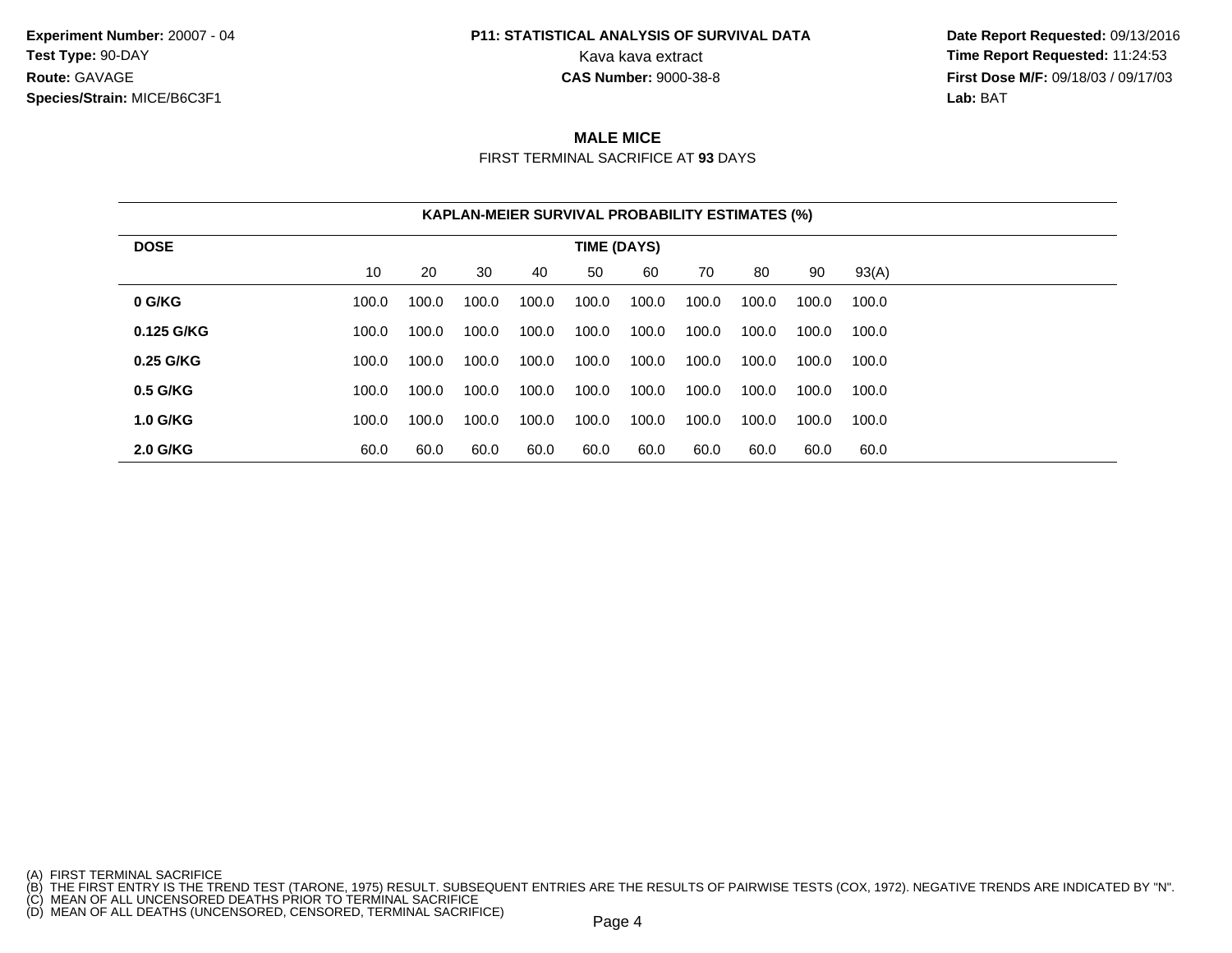**Date Report Requested:** 09/13/2016 Kava kava extract **Time Report Requested:** 11:24:53<br>**CAS Number:** 9000-38-8 **Time Report Requested:** 11:24:53 **First Dose M/F:** 09/18/03 / 09/17/03<br>**Lab:** BAT **Lab:** BAT

#### **MALE MICE**

FIRST TERMINAL SACRIFICE AT **93** DAYS

| <b>SURVIVAL SUMMARY STATISTICS</b>                                  |                    |               |               |                    |  |  |
|---------------------------------------------------------------------|--------------------|---------------|---------------|--------------------|--|--|
| <b>DOSE</b>                                                         | 0 G/KG             | 0.125 G/KG    | 0.25 G/KG     | $0.5$ G/KG         |  |  |
| SURVIVAL AT END OF STUDY<br>(KAPLAN-MEIER)                          | 100.0%             | 100.0%        | 100.0%        | 100.0%             |  |  |
| <b>SIGNIFICANCE (B)</b><br>(LIFE TABLE)                             | P < 0.001          | -----         | -----         | -----              |  |  |
| <b>MEAN DAY OF</b><br><b>NATURAL DEATHS (C)</b><br>(STANDARD ERROR) | $\left( . \right)$ | (.,           | ι٠.           | $\left( . \right)$ |  |  |
| <b>MEAN LIFE SPAN (D)</b><br>(STANDARD ERROR)                       | 93.0<br>(0.0)      | 93.0<br>(0.0) | 93.0<br>(0.0) | 93.0<br>(0.0)      |  |  |

| <b>DOSE</b>                                                         | $1.0$ G/KG    | 2.0 G/KG       |  |
|---------------------------------------------------------------------|---------------|----------------|--|
| SURVIVAL AT END OF STUDY<br>(KAPLAN-MEIER)                          | 100.0%        | 60.0%          |  |
| SIGNIFICANCE (B)<br>(LIFE TABLE)                                    | $- - - - -$   | $P=0.095$      |  |
| <b>MEAN DAY OF</b><br><b>NATURAL DEATHS (C)</b><br>(STANDARD ERROR) | ر - با        | 3.5<br>(0.9)   |  |
| <b>MEAN LIFE SPAN (D)</b><br>(STANDARD ERROR)                       | 93.0<br>(0.0) | 57.2<br>(14.6) |  |

(A) FIRST TERMINAL SACRIFICE<br>(B) THE FIRST ENTRY IS THE TREND TEST (TARONE, 1975) RESULT. SUBSEQUENT ENTRIES ARE THE RESULTS OF PAIRWISE TESTS (COX, 1972). NEGATIVE TRENDS ARE INDICATED BY "N".<br>(C) MEAN OF ALL UNCENSORED D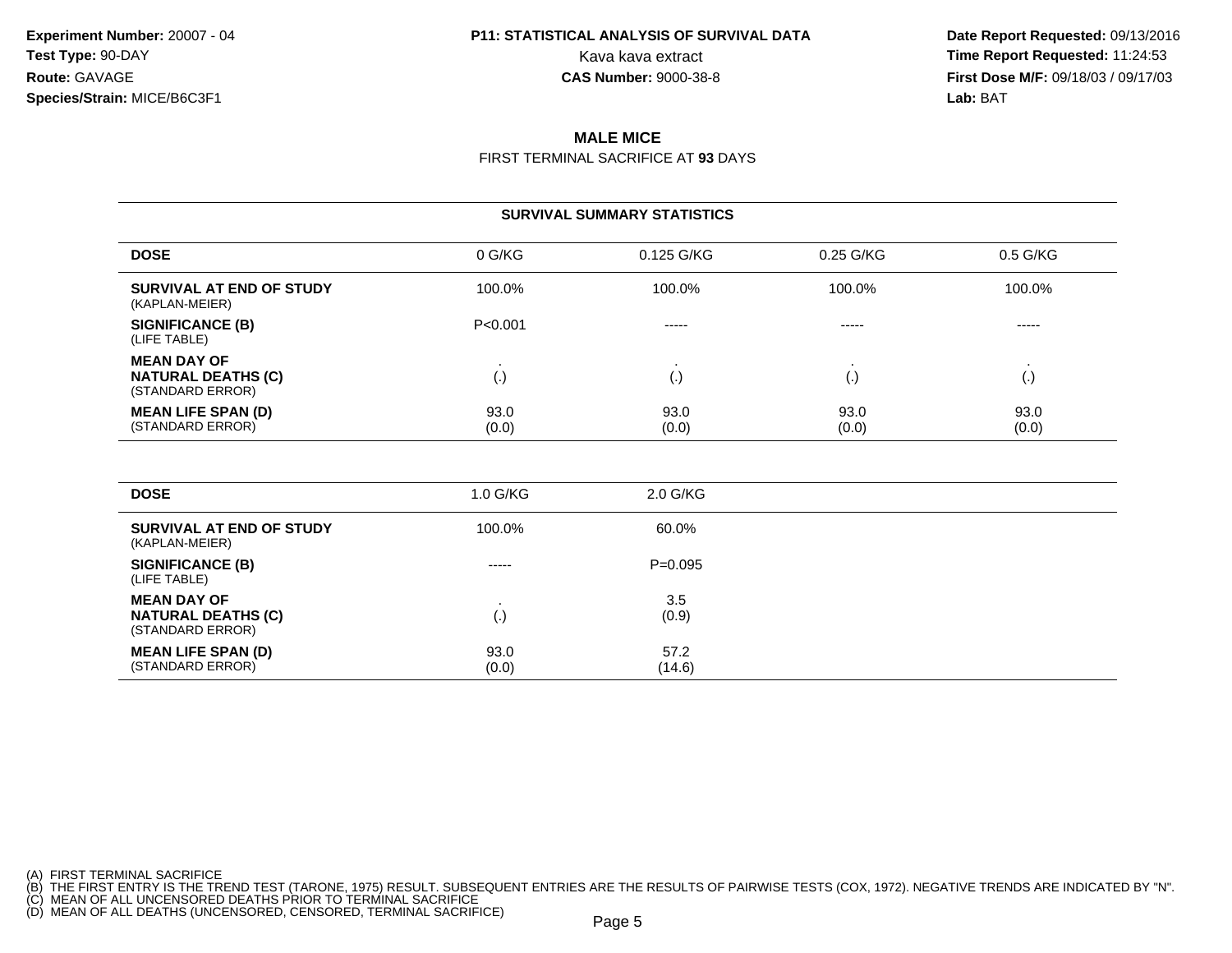**Date Report Requested:** 09/13/2016 Kava kava extract **Time Report Requested:** 11:24:53<br>**CAS Number:** 9000-38-8 **Time Report Requested:** 11:24:53 **First Dose M/F:** 09/18/03 / 09/17/03<br>Lab: BAT **Lab:** BAT

### **FEMALE MICE**

FIRST TERMINAL SACRIFICE AT **93** DAYS

INDIVIDUAL SURVIVAL TIMES (DAYS)

| $DOSE = 0$ G/KG            |                     |                   |                    |
|----------------------------|---------------------|-------------------|--------------------|
| <b>TOTAL 10</b>            | UNCENSORED DEATHS 0 | CENSORED DEATHS 0 | <b>TERMINAL 10</b> |
| UNCENSORED DEATH DAYS      |                     |                   |                    |
| None                       |                     |                   |                    |
| <b>CENSORED DEATH DAYS</b> |                     |                   |                    |
| None                       |                     |                   |                    |
| $DOSE = 0.125$ G/KG        |                     |                   |                    |
| <b>TOTAL 10</b>            | UNCENSORED DEATHS 0 | CENSORED DEATHS 0 | <b>TERMINAL 10</b> |
| UNCENSORED DEATH DAYS      |                     |                   |                    |
| None                       |                     |                   |                    |
| <b>CENSORED DEATH DAYS</b> |                     |                   |                    |
| None                       |                     |                   |                    |
| $DOSE = 0.25$ G/KG         |                     |                   |                    |
| <b>TOTAL 10</b>            | UNCENSORED DEATHS 0 | CENSORED DEATHS 0 | <b>TERMINAL 10</b> |
| UNCENSORED DEATH DAYS      |                     |                   |                    |
| None                       |                     |                   |                    |
| <b>CENSORED DEATH DAYS</b> |                     |                   |                    |
| None                       |                     |                   |                    |
| $DOSE = 0.5$ G/KG          |                     |                   |                    |
| <b>TOTAL 10</b>            | UNCENSORED DEATHS 0 | CENSORED DEATHS 0 | <b>TERMINAL 10</b> |
| UNCENSORED DEATH DAYS      |                     |                   |                    |
| None                       |                     |                   |                    |
| <b>CENSORED DEATH DAYS</b> |                     |                   |                    |
| None                       |                     |                   |                    |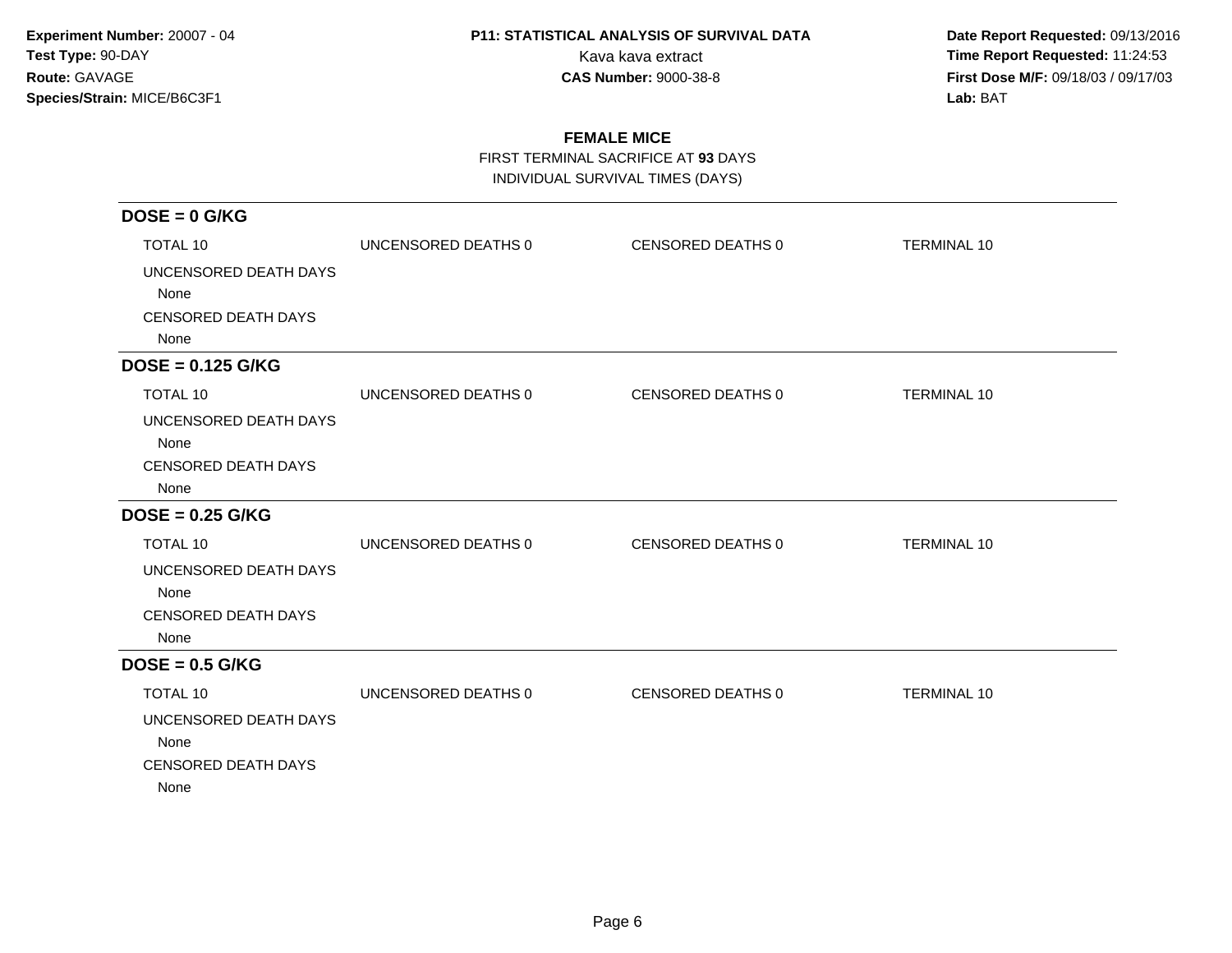**Date Report Requested:** 09/13/2016 Kava kava extract **Time Report Requested:** 11:24:53<br>**CAS Number:** 9000-38-8 **Time Report Requested:** 11:24:53 **First Dose M/F:** 09/18/03 / 09/17/03<br>Lab: BAT **Lab:** BAT

### **FEMALE MICE**

 FIRST TERMINAL SACRIFICE AT **93** DAYSINDIVIDUAL SURVIVAL TIMES (DAYS)

| $DOSE = 1.0$ G/KG             |                     |                          |                    |
|-------------------------------|---------------------|--------------------------|--------------------|
| TOTAL 10                      | UNCENSORED DEATHS 0 | CENSORED DEATHS 0        | <b>TERMINAL 10</b> |
| UNCENSORED DEATH DAYS<br>None |                     |                          |                    |
| <b>CENSORED DEATH DAYS</b>    |                     |                          |                    |
| None                          |                     |                          |                    |
| $DOSE = 2.0$ G/KG             |                     |                          |                    |
| TOTAL 10                      | UNCENSORED DEATHS 3 | <b>CENSORED DEATHS 1</b> | <b>TERMINAL 6</b>  |
|                               |                     |                          |                    |
| UNCENSORED DEATH DAYS         |                     |                          |                    |
| $\overline{2}$<br>2<br>2      |                     |                          |                    |
| <b>CENSORED DEATH DAYS</b>    |                     |                          |                    |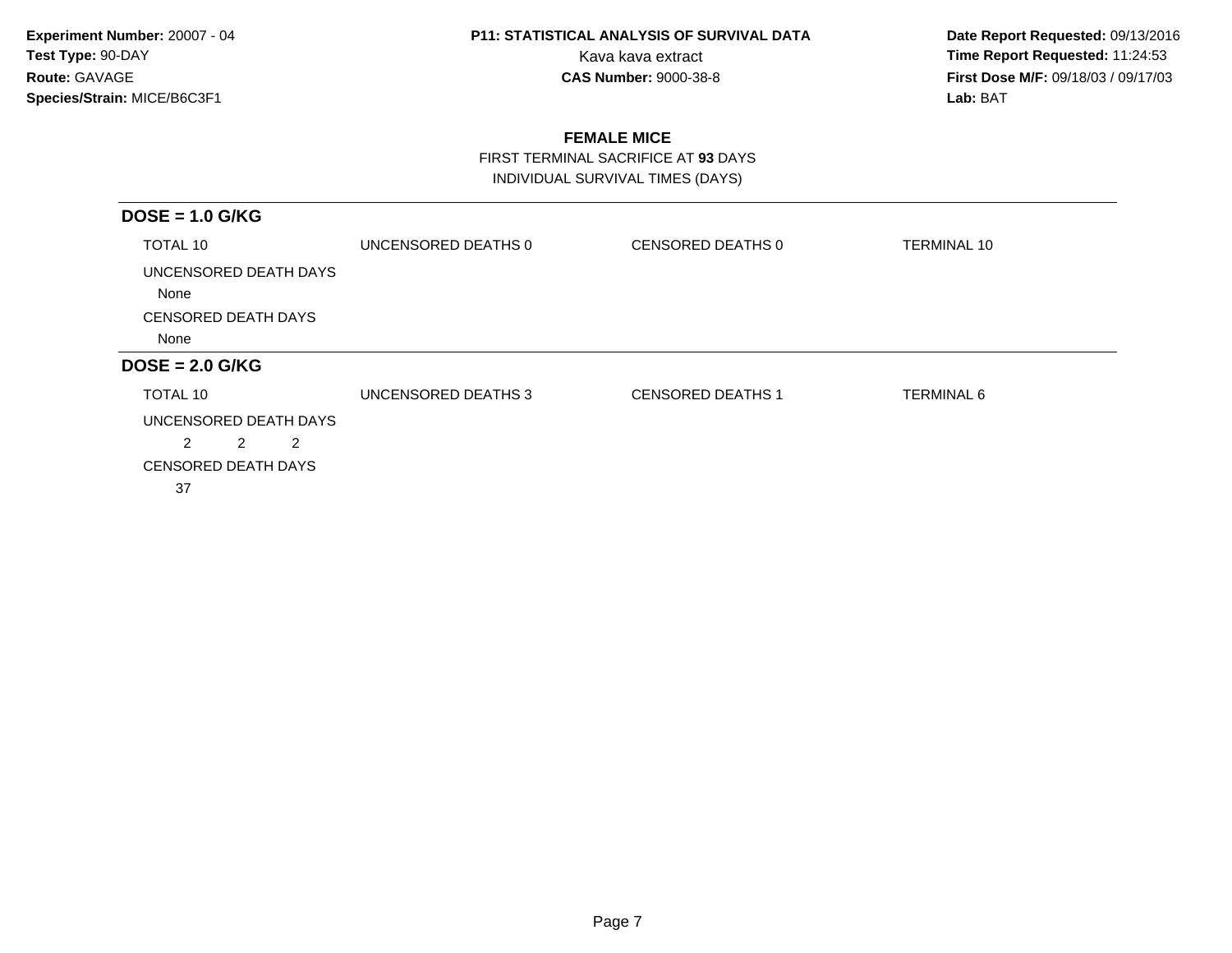**Experiment Number:** 20007 - 04**Test Type:** 90-DAY**Route:** GAVAGE**Species/Strain:** MICE/B6C3F1

## **P11: STATISTICAL ANALYSIS OF SURVIVAL DATA**

 **Date Report Requested:** 09/13/2016 Kava kava extract **Time Report Requested:** 11:24:53<br>**CAS Number:** 9000-38-8 **Time Report Requested:** 11:24:53 **First Dose M/F:** 09/18/03 / 09/17/03<br>**Lab:** BAT **Lab:** BAT

#### **FEMALE MICE**

FIRST TERMINAL SACRIFICE AT **93** DAYS

|                 | <b>KAPLAN-MEIER SURVIVAL PROBABILITY ESTIMATES (%)</b> |             |       |       |       |       |       |       |       |       |  |
|-----------------|--------------------------------------------------------|-------------|-------|-------|-------|-------|-------|-------|-------|-------|--|
| <b>DOSE</b>     |                                                        | TIME (DAYS) |       |       |       |       |       |       |       |       |  |
|                 | 10                                                     | 20          | 30    | 40    | 50    | 60    | 70    | 80    | 90    | 93(A) |  |
| 0 G/KG          | 100.0                                                  | 100.0       | 100.0 | 100.0 | 100.0 | 100.0 | 100.0 | 100.0 | 100.0 | 100.0 |  |
| 0.125 G/KG      | 100.0                                                  | 100.0       | 100.0 | 100.0 | 100.0 | 100.0 | 100.0 | 100.0 | 100.0 | 100.0 |  |
| 0.25 G/KG       | 100.0                                                  | 100.0       | 100.0 | 100.0 | 100.0 | 100.0 | 100.0 | 100.0 | 100.0 | 100.0 |  |
| 0.5 G/KG        | 100.0                                                  | 100.0       | 100.0 | 100.0 | 100.0 | 100.0 | 100.0 | 100.0 | 100.0 | 100.0 |  |
| <b>1.0 G/KG</b> | 100.0                                                  | 100.0       | 100.0 | 100.0 | 100.0 | 100.0 | 100.0 | 100.0 | 100.0 | 100.0 |  |
| <b>2.0 G/KG</b> | 70.0                                                   | 70.0        | 70.0  | 70.0  | 70.0  | 70.0  | 70.0  | 70.0  | 70.0  | 70.0  |  |

<sup>(</sup>A) FIRST TERMINAL SACRIFICE<br>(B) THE FIRST ENTRY IS THE TREND TEST (TARONE, 1975) RESULT. SUBSEQUENT ENTRIES ARE THE RESULTS OF PAIRWISE TESTS (COX, 1972). NEGATIVE TRENDS ARE INDICATED BY "N".<br>(C) MEAN OF ALL UNCENSORED D